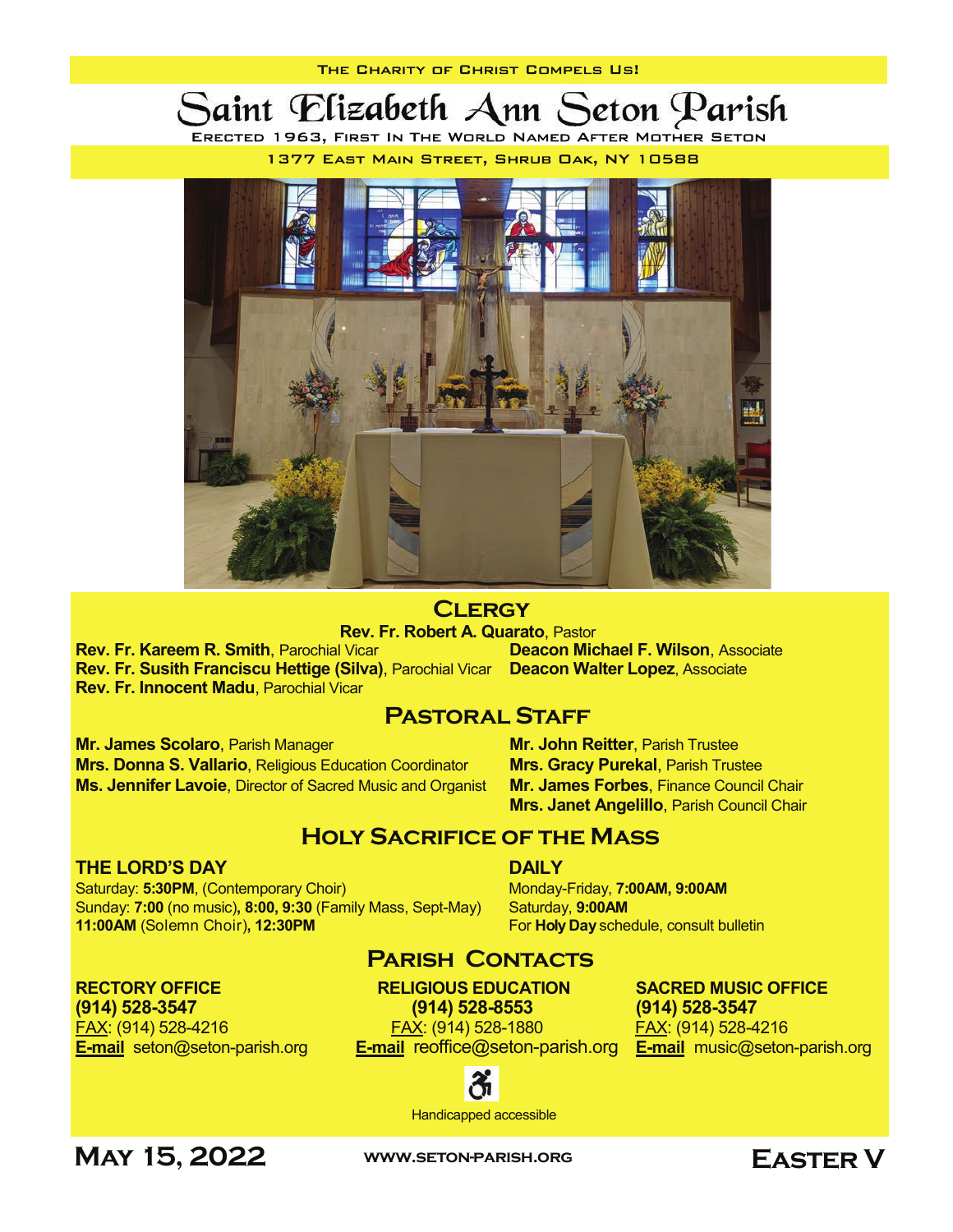#### PASTORAL STAFF

Parish Secretary/Bulletin Editor, Mary Ellen Modico Parish Staff Assistant, Teresa McCue-Fleming Parish Custodians, Joseph Napolitano & Luis Uruchima

#### CELEBRATION OF THE SACRAMENTS

Baptism/Becoming a Catholic

Adults (RCIA): call the rectory for information Infants: Parent Instructions, 2nd Saturday, 11:00am Celebrations: 1st, 2nd, 3rd Sun., 1:30; 4th Sat, Noon

**Reconciliation (Confession)** 

Sat. 4-5:30PM; Sun. 15 minutes before Mass; Thurs. 9:30AM; Other times: upon request.

#### Marriage

The Sacrament of Matrimony requires specific preparation. Contact a priest at least 6 months before the planned ceremony. Archdiocesan marriage instruction is mandatory.

**Eucharistic Adoration** 

Monday-Friday, Chapel, 12:00-3PM First Friday, Chapel, 12:00-6:00PM First Saturday, Chapel, 9:30-10:30AM Divine Mercy Chaplet, Monday-Friday, 3PM, Chapel

## *Tag Sale Volunteers Needed*

We are looking for volunteers (especially strong-bodied men) for our Annual Tag Sale with opportunities starting in June. High School students looking for community service hours are also invited to volunteer. If interested, please call Eileen McDonough, 845-300-3089.

## Children's Memorial Mass

Join us on Saturday, June 4<sup>th</sup> at 11:00am for our 29<sup>th</sup> Annual Children's Memorial Mass where we join together to bear one another's burdens and pray to God for comfort, strength and renewal. If your child's name has never been submitted for inclusion in this Memorial Mass, please call our parish office, 914-528-3547. Light refreshments after the Mass. To have your child's picture put in our Memorial Book in the chapel, please see page 6.

## Prayer Shawl

The Seton Prayer Shawl Ministry meets today, Sunday, May 15 from 2-3 p.m. in Annex A, our last meeting until September. Questions? Call Pam Adamovich, 845-528-4483.

## Secular Franciscan Meeting Next Week

The Portiuncula Fraternity of the Secular Franciscan Order meets at Seton next Sunday, May 22nd, at 1:30-3pm in the Parish Center's St. Joseph's Hall. We invite you to join us to explore Franciscan life according to the Gospel. For more information, call Janet Angelillo 914-245-9248.

#### Seton Youth Groups End-of- Year Party

The both middle school and high school youth groups will meet next Sunday, May 22nd at 3:00pm in the gym for a barbecue with outdoor sports. If interested, please contact Fr. Smith, 914-528-3547 or email frsmith@setonparish.org.

Religious Ed. Secretaries, Ivana Gomez & Jim Arena Religious Ed. Homeschool Assistant, Jane Gentile Religious Ed. Registrar, Martina Norris

Anointing of the Sick/Holy Communion for the Homebound

Contact a priest for ministry to the sick and aged at home or at a local healthcare facility. Upon request, Holy Communion will be brought to the seriously ill or homebound.

#### Confirmation

Baptized adults who have never received First Communion and/or Confirmation should contact a priest to complete their Christian Initiation through the R.C.I.A. process.

#### **Holy Orders/Religious Vocations**

The clergy are happy to discuss the prospect of a vocation to the priesthood, diaconate or religious life.

#### POPULAR DEVOTIONS

Morning Prayer, Monday-Saturday 8:45AM Novenas, following 9:00AM Mass Monday, St. Elizabeth Ann Seton, Parish Patroness Thursday, Miraculous Medal Recitation of the Rosary, Daily, following 9:00AM Mass, Chapel

#### Third Sunday Food Pantry Sunday

Donations are being collected in our auditorium for the Community Pantry at St. Mary's Episcopal Church this weekend. Thank you for your continuing support of this local interfaith outreach; it's a life saver!

# Annual Tag Sale

The Tag Sale will take place this year on the weekends of June  $18^{th}/19^{th}$  & June  $25^{th}/26^{th}$ .

**Please do not drop off any items at this time. We will** put the schedule for drop-off in the bulletin closer to  $\blacksquare$ the date.

#### Seton Sunday Movie *THERE BE DRAGONS* NEXT Sunday, May 22 at 4PM

Join us on Sunday, May 22<sup>nd</sup> at 4pm in Our Lady Memorial Chapel for this 2011 historical epic war drama written and directed by Roland Joffe ("The Mission"). Set during the Spanish Civil War of the 1930s, it features themes such as betrayal, love and hatred, forgiveness, friendship, and finding meaning in everyday life. It includes the story of soldiers, a journalist, his father, and a real-life priest, Josemaria Escriva, the founder of Opus Dei, who was canonized in 2002. PG-13. 122min. Trailer: https://www.youtube.com/watch? <u>v=kWVy91GzfsU.</u>

## **Seton's Bereavement Group**

Seton's Bereavement Group meets Mondays from **Ham-**12:30pm in the Parish Center's St. Joseph's Hall with moderators, Bea Schiavo and Mary Campo. More info, call Mary Campo, 845-528-0775.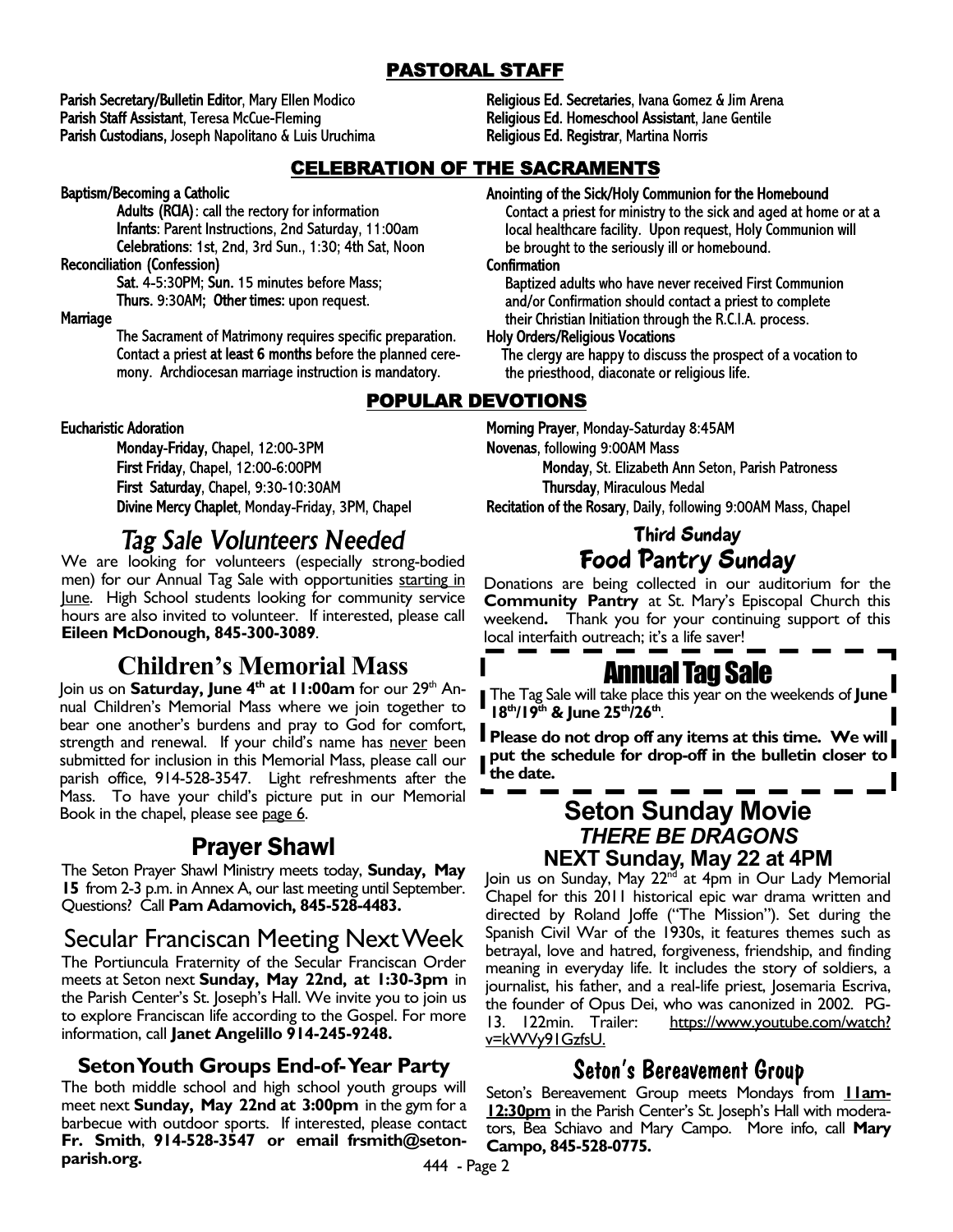## MASS INTENTIONS

|            | 5:30  | Kitty & Jenny Gregorio, Regina Thomas               |
|------------|-------|-----------------------------------------------------|
| Sun        |       | & Michael Libonati<br>May 15 FIFTH SUNDAY OF EASTER |
|            | 7:00  | The People of Seton Parish                          |
|            | 8:00  | Jerry & Susie Penzero                               |
|            | 9:30  | Martha Livingston                                   |
|            | 11:00 | Jessica Marone                                      |
|            | 12:30 | Dec'd Mbrs Piku;a & Kubicki Families                |
| Mon        |       | May 16 Easter Weekday                               |
|            | 7:00  | Joseph Callaghan                                    |
|            | 9:00  | Ann, William & Nickey Murphy                        |
| Tue        |       | May 17 Easter Weekday                               |
|            | 7:00  | Dominick Joseph Policano                            |
|            | 9:00  | Karl & Douglas Kruppenbacher                        |
| ∕ed        |       | May 18 Easter Weekday                               |
|            |       | St. John I, Pope & Martyr                           |
|            | 7:00  | Catherine Tomadelli                                 |
|            | 9:00  | John Conklin                                        |
| Thu        |       | May 19 Easter Weekday                               |
|            | 7:00  | Pauline Dougherty                                   |
|            | 9:00  | Phyllis Regan-Smalley                               |
| Fri        |       | May 20 Easter Weekday                               |
|            | 7:00  | St. Bernardine of Siena, Priest<br>Mary Mathew      |
|            | 9:00  | Dec'd Mbrs Fitzpatrick & O'Reilly Families          |
| <b>Sat</b> |       | May 21 Easter Weekday                               |
|            |       | St. Christopher Magallanes, Priest &                |
|            |       | <b>Companions, Martyrs</b>                          |
|            | 9:00  | <b>COLLECTIVE:</b>                                  |
|            |       | • Gertrude Cozza                                    |
|            |       | • Nue Shala                                         |
|            |       | · Gerald P. McMahon, Sr.                            |
|            |       | • Sal Boncordo                                      |
|            |       | • Ralph Guagliano                                   |
|            |       | • Daniel Cappiello                                  |
|            | 5:30  | John & Frances Scavelli                             |
| Sun        |       | May 22 SIXTH SUNDAY OF EASTER                       |
|            | 7:00  | The People of Seton Parish                          |
|            | 8:00  | Baby Ella Murphy                                    |
|            | 9:30  | Frances Reichert                                    |
|            | 11:00 | Mike Harrington                                     |
|            | 12:30 | <b>Peter Gillen</b>                                 |
|            |       |                                                     |

# WEEKLY MEMORIALS

The *Sanctuary Lamp*, indicating the Real Presence, burns in memory of the Living & Deceased Members of the Fitzpatrick, Delehanty & Barry Families. Ī

The *Eternal Flame* in Our Lady Memorial Chapel, burning in memory of deceased children, and those lost on September 11, 2001, has been donated in memory of Tommy Roberts.

# Seton's Men's Ministry

All men are welcome to join us any Saturday morning in the Parish Center's St. Joseph's Hall from 7:30 to 8:30am for fellowship, prayer, and to discuss that Sunday's Gospel reading. Contact seton@seton-parish.org for more information.

Select MAY Events

Thu, May 26 Ascension Thursday-Holyday of Obligation Mon, May 30 Memorial Day-Rectory Closed 2<sup>nd</sup> Collections: Emergency Maintenance, Church in Central & Eastern Europe, Youth Ministry, Summer Priest

# WELCOME TO SETON!

We would like to extend a warm welcome to all of our visitors worshipping with us today. We are happy to have you with us. And, we hope that you are inspired by our parish family at prayer, and that all of our visitors will come worship with us again soon. *May God Bless You and Keep You!*

# Congratulations!

We are happy to note the **thirtieth** anniversary of ordination for Fr. Quarato tomorrow, Monday, May 16th. We thank him for his sacrifice and service.

## A New Priest for Seton Rev. Fr. Susith Franciscu Hettige (Silva)



Father Silva will be joining our staff this weekend. He is a priest of the Archdiocese of Columbo, Sri Lanka, ordained in 1987. He has served in Columbo in numerous National and Archdiocesan assignments, most recently as a pastor and college administrator. Father has served in the United States as a counselor, pastor, and most recently, as a summer priest at neighboring Holy Spirit

Parish (he is a good friend of Fr. Vernon). The Archbishop of Colombo, Malcolm Cardinal Ranjith, is sending Father to the Archdiocese of New York as a replacement for Fr. Madu for a period of three years. *Welcome Father Silva!* 

#### Tomorrow is Last Day to Register! 50. Wedding Anniversary Mass

Couples celebrating their 50<sup>th</sup> Wedding Anniversary anytime during 2022 are invited to attend the Annual Golden Wedding Jubilee Mass with Cardinal Dolan at the Cathedral of St. Patrick, Sunday, June 5th at 2:30PM. Pre-registration is required. Please contact the rectory for registration, 914-528-3547. The closing date to register is Monday, May 16. Pews will be reserved for Jubilarians only. Up to 4 additional family and friends will be accommodated in pews outside of the reserved section in general seating.

# Monthly Prayer Intentions of Pope Francis

The Holy Father asks the people of the world to pray with him for the following during May:

#### *For faith-filled young people*

We pray for all young people, called to live life to the fullest; may they see in Mary's life the way to listen, the depth of discernment, the courage that faith generates, and the dedication to service.

# PRAY FOR OUR DECEASED Josephine Gazzola, Amedeo Annuziata,

Arlene Steinhardt, Antony Tota, Rocco DeNobile, John K. Bendetti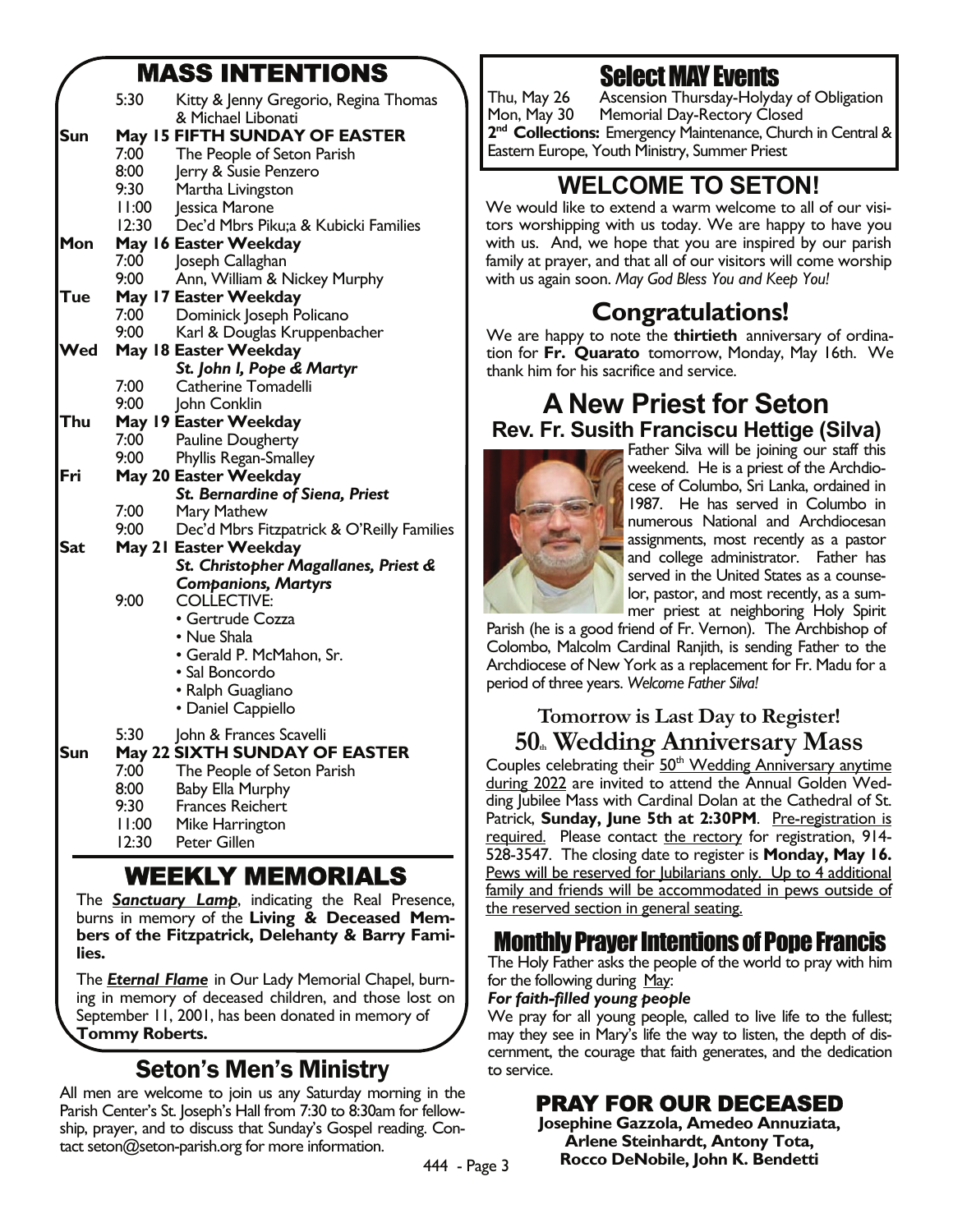### Next Weekend Second Collection: Seton

May 21st & 22nd: Youth Ministry

*Nana Seton's Corner*<br>Our playgroup for children ages 1 month to 5 years meets on **Tuesdays and Thursdays** from 10:30am-12:00pm in Annex B. Information? Visit our website, www.seton-parish.org.

## Room Change!

Parish Book Club

We meet today, Sunday at 2pm in the Chapel, our last meeting until September.

## YOUR DONATIONS TO SETON DO MATTER

A collection box for Sunday donations & special collections is at the altar of the church. You can also bring your donations to the parish office, mail them in, or use our on-line giving service. The link is provided on our website: setonparish.org*. Thank you for your continued generosity*!

### Rosary Altar & Columbiettes Join Forces

We are happy to announce the joining of the Columbiaettes as Co-Sponsors along with the Rosary Altar in their group events! They will Co- Sponsor the Birthright Baby Shower which has been a long standing RA event. Monday, June 6th at 6pm in our Parish Center- St Joseph's Room. ALL women of the Parish are welcomed. More info to follow.

## UKRAINIAN RELIEF

The bishops of the Ukrainian Catholic Archeparchy of Philadelphia have created a special fund entitled: "War Victims & Humanitarian Crisis in Ukraine.'' The fund can be accessed through the website of the Archeparchy of Philadelphia: www.ukrarcheparchy.us. *Your generosity is encouraged.*

### Be In-FORMED

We hope you are enjoying the parish subscription to www.formed.org which gives parishioners and members of the community free 24/7 access to over 300 quality Catholic online programs, 99+ movies, 101+ audios, & 98+ E-Books. Today is the  $5<sup>th</sup>$  Sunday of Easter. This week we would like to encourage all parishioners to discover the free AMEN App that encourages daily conversation with God through faithful meditation and nourishing scripture. Visit amenapp.org/signup, the APP store, or Google Play (search AMEN Catholic). Simply download the free App to your device, and enjoy the content. Listen to daily Mass readings, the Rosary, Divine Mercy Chaplet, & other inspiring content.

#### EASTER DUTY

Due to the central importance of Easter to the Christian faith, the Catholic Church requires that all Catholics who have made their First Communion receive the Holy Eucharist sometime during the Easter season, which lasts through Pentecost Sunday, 50 days after Easter. (They should also take part in the Sacrament of Penance before receiving this Easter Communion.) This reception of the Eucharist is a visible sign of our faith and our participation in the Kingdom of God. Of course, we should receive Communion as frequently as possible (as long as we are in the state of grace); this "Easter Duty" is simply the minimum requirement set by the Church.

## Reverend Brother James Mary Ritch, O.P.

Seton's own, Dominican Bro. James Ritch, will be ordained to the Sacred Priesthood on Saturday, May 21st, 9:30am at the Basilica of the National Shrine of the Immaculate Conception in Washington, D.C. We will be pleased to welcome Father Ritch home to celebrate a Mass of Thanksgiving here at Seton on Sunday, May 29th at 12:30pm. Mark your calendars! *Please keep him and his classmates in your prayers as they continue their preparation for ordination.*

#### SAVE THE DATE! Permanent Deacon Ordination and Mass of Thanksgiving

We are pleased to announce that **John Tremblay** will be ordained a Permanent Deacon at St. Patrick's Cathedral on Saturday, June  $18<sup>th</sup>$  at 9am. He will serve as a deacon for the first time here at the 12:30pm Mass on Sunday, June 19 $^{\text{th}}$ . If you would like to attend the ordination, a bus will leave from Seton at 6:30am on Saturday, June  $18<sup>th</sup>$ . Please call the rectory to reserve a seat on the bus. *Congratulations John and Margie!*

## + APRIL SUNDAY TITHE +

The people of our Parish Family gave back to the Lord for the upkeep of His House in the weekly collections \$58,681.00 in the month of April.

#### Second Collections:

| 4/3  | <b>Emergency Maintenance</b> | \$5,169.00*  |
|------|------------------------------|--------------|
| 4/10 | <b>Benevolent Fund</b>       | $$3,276.12*$ |
| 4/14 | <b>Holy Thursday</b>         | \$2,398.00*  |
| 4/15 | <b>Holy Land</b>             | \$2,073.12   |
| 4/24 | <b>Seton Music Ministry</b>  | \$2,231.00*  |
|      | (* Remains at Seton)         |              |

 If you are not currently using the envelope system, would you please consider doing so? Contact the Rectory for information. Or, if you would like to sign up for *WeShare*, please see our website: www.seton- parish.org. Thank you for your generous support! parish.org. Thank you for your generous support!<br>Remember, you make it happen!

*Whoever sows sparingly will also reap sparingly, and whoever sows bountifully will also reap bountifully. Each must do as already determined, without sadness or compulsion, for God loves a cheerful giver. (2 Cor 9: 6-7)* 

## Seton Seniors

As part of our Thursday Senior group, we will now have an open forum to voice your needs or concerns. One suggested topic is aging and what we all need to know. We will meet upstairs in the St John's Room starting at 10:30am. Elevator available. Open to ALL Seniors. Refreshments will be served. Questions call Tere, 914-629-9737.

## The Beautiful Month of May

The world is resplendent with Spring's increased light and new growth. It is Mary's month in the Easter season and all of nature rejoices with the Queen of Heaven at the Resurrection of the Son she was worthy to bear. During the remainder of Easter time, let us endeavor through the prayers of the Sacred Liturgy and the Holy Rosary to deepen our gratitude for the mystery of our Baptismal rebirth in Christ.